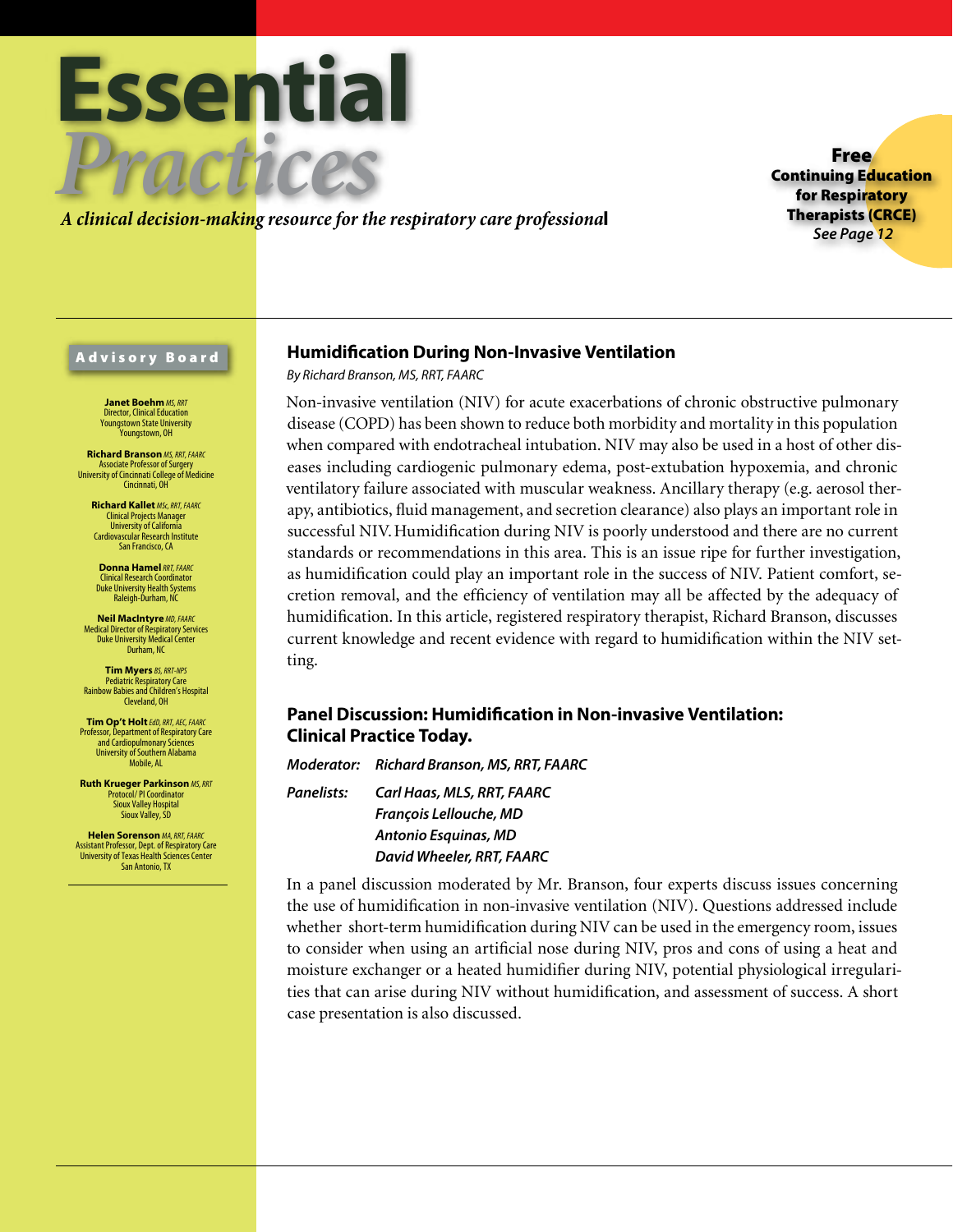# **Humidification During Non-Invasive Ventilation**

*By Richard Branson, MS, RRT, FAARC* 

On-invasive ventilation (NIV) for acute exacerbations of chronic obstructive pulmonary disease (COPD) has been shown to reduce both mor-(NIV) for acute exacerbations of chronic obstructive pulmonary disease (COPD) bidity and mortality in this population when compared with endotracheal intubation.<sup>1-3</sup> NIV may also be used in a host of other diseases including cardiogenic pulmonary edema, post-extubation hypoxemia, and chronic ventilatory failure associated with muscular weakness. Ancillary therapy (e.g. aerosol therapy, antibiotics, fluid management, and secretion clearance) also plays an important role in successful NIV.4 Humidification during NIV is poorly understood and there are no current standards or recommendations in this area.<sup>5</sup> This is an issue ripe for further investigation, as humidification could play an important role in the success of NIV. Patient comfort, secretion removal, and the efficiency of ventilation may all be affected by the adequacy of humidification.

# **Normal Humidification**

The respiratory tract warms and humidifies inspired gases such that alveolar gas is at BTPS (body temperature, atmospheric pressure and saturated with water vapor).<sup>6</sup> The point at which gases reach 37° C and 100% relative humidity (absolute humidity of 44 mg  $H_2O/L$ ) is known as the "isothermic saturation boundary'' (ISB).6-8 Humidity and temperature are constant below the ISB, while above the ISB, the airway acts as a countercurrent heat and moisture exchanger.6 During hyperventilation or the breathing of cold, dry air, the ISB moves down the bronchial tree forcing the lower respiratory tract to aid in heat

A harbinger of successful NIV is improved patient comfort as work of breathing is reduced.

and moisture exchange.<sup>9,10</sup> Under room temperature conditions and a minute ventilation (VE) of 8 L/min, the respiratory tract evaporates 400 grams of water daily, and condenses 150 grams during expiration.<sup>9-11</sup> The normal daily respiratory evaporative heat loss is 250 kcal, 65 to 70 kcal of which are recovered during expiration.<sup>12,13</sup>

Heat and moisture exchange intensifies while breathing cool, dry air and increasing VE. NIV can be considered a unique condition of breathing cool, dry gases at high VE. When NIV is supplied via a critical care ventilator, delivered gases are anhydrous from wall air and oxygen. Devices that use a blower to provide room air have a slightly higher water vapor content. However, the leak compensation of many NIV devices creates high flows resulting in further heat and moisture loss.<sup>14</sup> During NIV, patients breathe primarily via the oral route which is less efficient from a heat and moisture standpoint than nasal breathing.<sup>12,13</sup> Dry mouth is the most common complaint of patients using  $NIV<sup>15</sup>$ 

# **Humidification during NIV**

A harbinger of successful NIV is

improved patient comfort as work of breathing is reduced. This is commonly identified as reduced accessory muscle use and decreased respiratory rate. Oxygen saturation may also increase as dyspnea is relieved.1,3,4 Comfort involves not only relief of respiratory distress, but also the application of the interface. Mask fit is a critical component of patient comfort during NIV.

Humidification can also affect patient comfort and as a consequence, tolerance of NIV. Nava et al compared compliance with long-term NIV, airway symptoms, side-effects and number of severe acute pulmonary exacerbations requiring hospitalization in 16 patients.16 Patients suffered chronic hypercapnia and received either heated humidification or an HME for 6 months in a cross-over fashion. The investigators followed side effects of NIV as well as a patient-reported score of the severity of each side effect. They demonstrated improved comfort with the heated humidifier.

Lellouche and co-workers evaluated humidification during NIV in normal volunteers comparing no humidity to one of 2 humidification devices (heated humidification or HME).<sup>17</sup> Two ventilators were used: a turbine powered device delivering ambient air and an ICU ventilator delivering medical grade air and oxygen. Normal volunteers breathed without humidity, with heated humidification, and with an HME at normal (10 L/min) and elevated VE (21 L/min) with and without mask leaks. Delivered humidity with each technique was measured and subjects rated comfort based on mucosal dryness. The investigators found that, without humidification, an absolute humidity of 5 mg  $H_2O/L$  was delivered. The HME provided 30 mg  $H_2O/L$  but this fell to 20  $H_2O/L$  in the presence of a leak. The heated humidifier provided 30 mg  $H_2O/L$  even in the face of mask leak. Comfort scores were similar for humidity ranging from 15- 30 mg  $H_2O/L$ . However in the absence of humidity, comfort scores fell in half.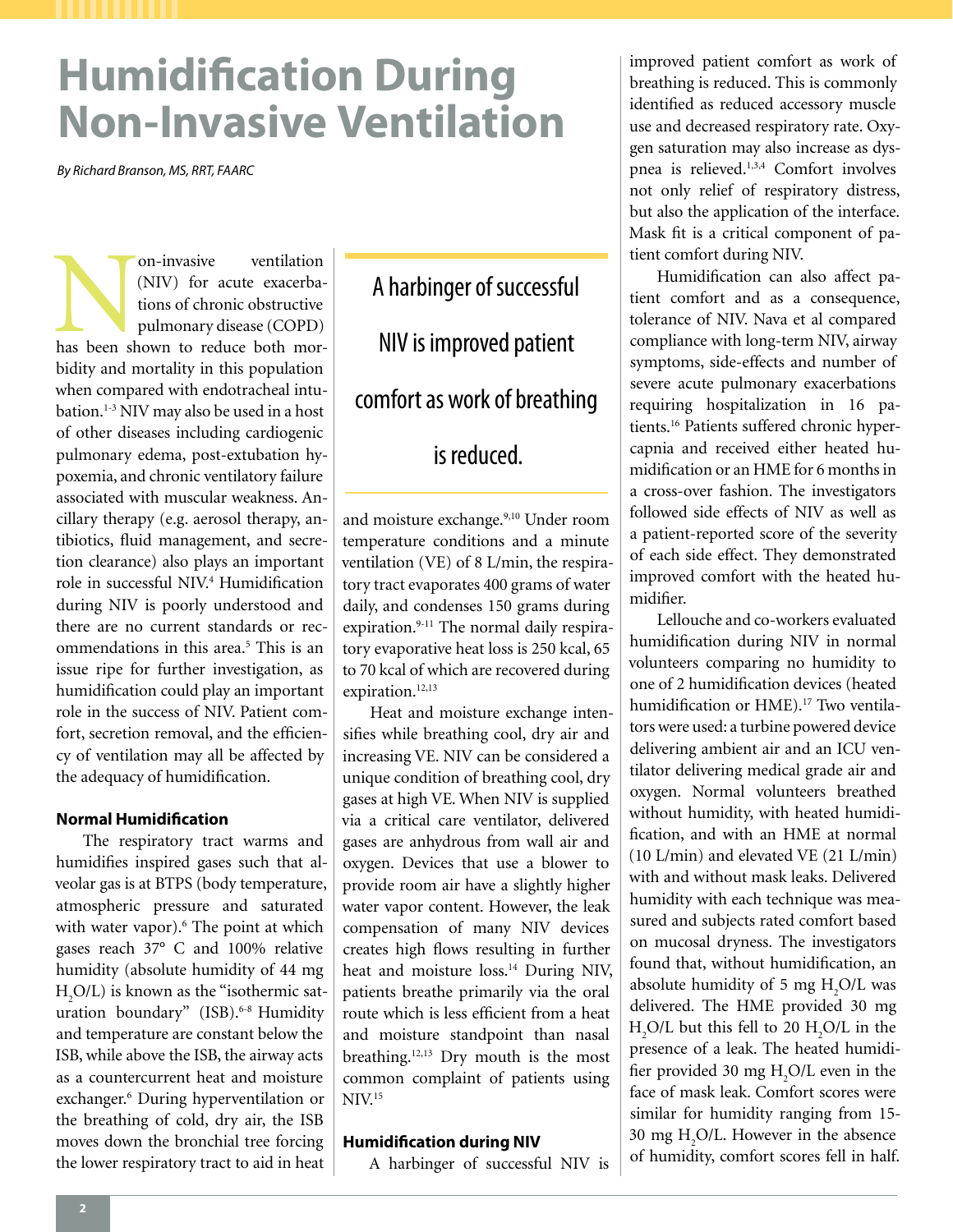At this low level of humidity volunteers reported severe discomfort related to mouth dryness.

These are compelling data in light of the experiences with long-term, home nasal ventilation where two-thirds of patients report upper airway drying and discomfort.18-21 Hospitalized patients are more likely to have elevated VE, to be febrile, to be dehydrated, to receive oxygen, and to have large mask leaks. There is little doubt that inadequate humidification during NIV results in patient discomfort. Because patient comfort is so critical to the success of NIV, the improved comfort associated with humidification may facilitate NIV success.

# **Effect on Airways Resistance**

Cooling of the airway causes moisture loss, drying of the mucosa and results in increased airway resistance. Richards et al found that 40% of patients on nasal CPAP reported dry nose and throat and sore throat during treatment.22 Mouth leak and the resulting unidirectional gas flow is the most likely cause of these adverse effects. Using normal volunteers, they found that during CPAP with a mouth leak, nasal airway resistance increased 3-fold. The addition of a heated humidifier ameliorated this increase in airway resistance, but a cool pass-over humidifier had no effect.<sup>22</sup>

Tuggey and colleagues studied the effect of mouth leak during nasal NIV on VT, nasal resistance and comfort.23 At a mouth leak of 40 L/min, nasal resistance increased resulting in a slight (12%) reduction in expired VT during pressure-targeted NIV. Heated humidification prevented both the change in nasal resistance and fall in VT. Comfort was greater using heated humidification, which also reduced the increased discomfort that followed a period of mouth leak. Fischer found that nasal CPAP without humidification resulted in significant decreases in nasal humidity, a key factor in the development of



Heated Humidifier. ConchaTherm® Neptune® (Teleflex Medical)

increased nasal resistance.<sup>24</sup>

The magnitude of leaks observed during NIV are unique. Because the normal respiratory tract operates as a countercurrent heat and moisture exchanger, when gas flow becomes unidirectional, there is no chance to reclaim moisture. This also explains the reduction in efficacy of an HME when used with NIV. During NIV the volume traversing the HME during inspiration may be three times the volume expired.

# **Secretion Retention & Removal**

Secretion management during mechanical ventilation is a standard of care.25 During NIV, preservation of the patients innate cough mechanism is one of the significant advantages of NIV.

The efficiency of heated humidifiers during NIV are adversely affected by the type of ventilator, increased  $\text{FIO}_2$ ,

and leaks around the mask or through the mouth during nasal ventilation.<sup>26-28</sup> Given the high flow, low humidity, and complications of unidirectional flow associated with NIV, plus the ever-present leaks, drying of the respiratory mucosa and secretions is inevitable. While this remains a critical issue for NIV, it has not been often studied.

Esquinas and co-workers conducted an international survey to define humidification practices during NIV and association with outcomes.<sup>29</sup> Data from 15 hospitals encompassing 1635 patients were analyzed for adverse events and failures. They reported that patients who failed NIV, were classified as difficult intubations in 5.4% (88/1625) of cases. In this group of patients who failed NIV, failure to use humidification was the most important factor in predicting difficult intubation. Difficult intubation is related to mucosal drying and secretion retention, rendering the airway friable, inelastic and littered with dried secretions. The presence of thick mucus in the oropharynx and fragile, dry mucosa clearly create a difficult environment for endotracheal tube placement.

# **Success of NIV**

NIV results in improvements in outcomes of patients with COPD. Successful NIV requires appropriate patient selection, interfaces, ventilators, and

| device for non-invasive ventilation.                                                                                                                                                                      |                                                                                                                             |                                                                                                                                      |
|-----------------------------------------------------------------------------------------------------------------------------------------------------------------------------------------------------------|-----------------------------------------------------------------------------------------------------------------------------|--------------------------------------------------------------------------------------------------------------------------------------|
| <b>Patient Issues</b>                                                                                                                                                                                     | <b>Device Issues</b>                                                                                                        |                                                                                                                                      |
| Comfort                                                                                                                                                                                                   | Minute ventilation                                                                                                          |                                                                                                                                      |
| Airway resistance<br>Deadspace of mask and<br>humidification device<br>Reduced tidal volume<br>Increased work of breathing<br>Secretion retention<br>Failure requiring intubation<br>Difficult intubation | Inspired oxygen concentration (the<br>higher the FIO2 the lower the<br>humidity)                                            |                                                                                                                                      |
|                                                                                                                                                                                                           |                                                                                                                             | Mask leak                                                                                                                            |
|                                                                                                                                                                                                           | Mouth leak with nasal ventilation                                                                                           |                                                                                                                                      |
|                                                                                                                                                                                                           | • Ventilator driving system (some<br>devices, e.g., turbines, heat gas during<br>compression to as high as $110^{\circ}F$ ) |                                                                                                                                      |
|                                                                                                                                                                                                           |                                                                                                                             | Type of ventilator (ICU ventilators<br>typically use anhydrous medical air<br>and oxygen vs. NIV devices which<br>entrain room air). |

Table 1. **Factors which must be considered when choosing a humidification**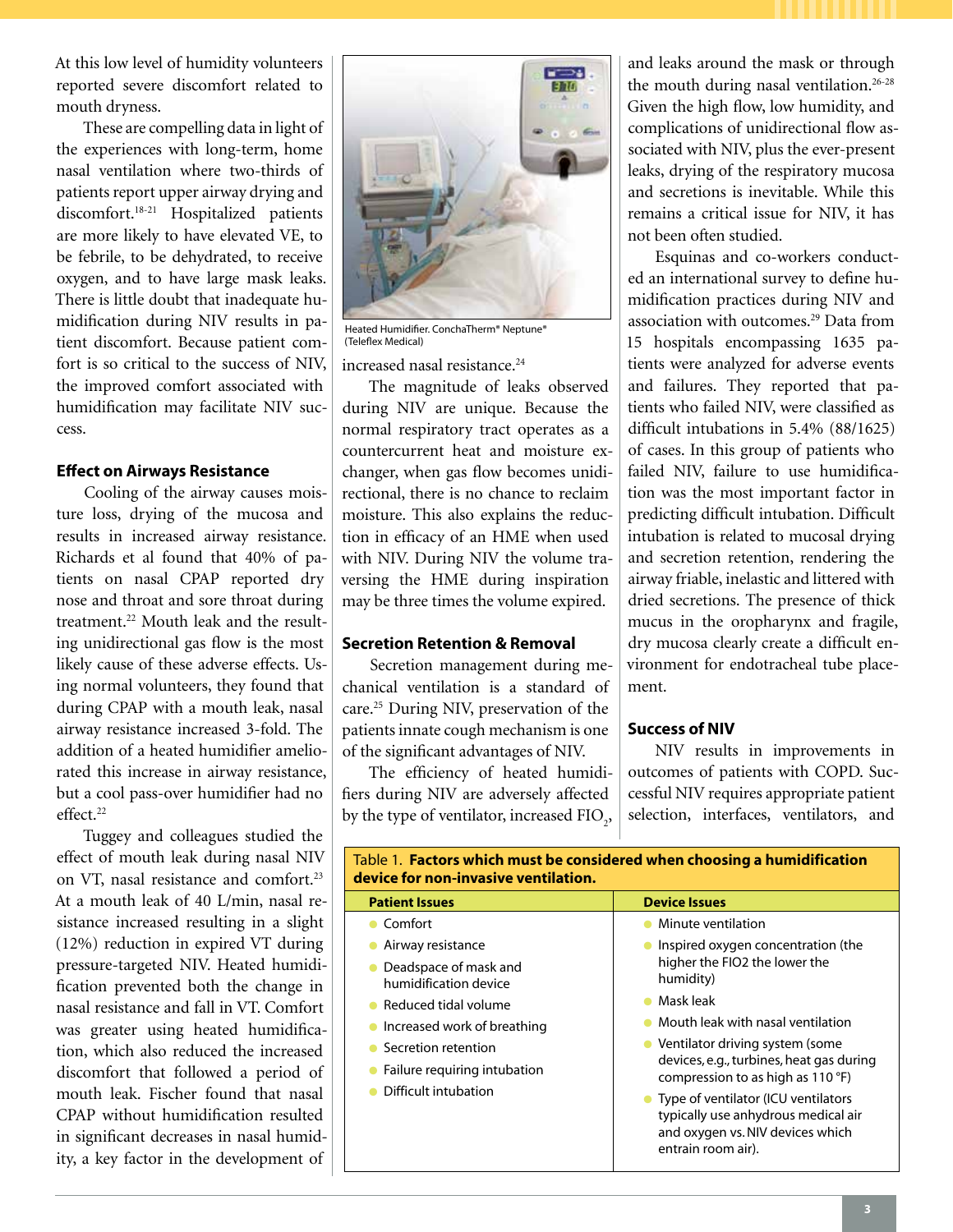endpoints. Patient comfort is both a goal of NIV and predictor of NIV success. The role of humidification in the success of NIV has not been adequately studied. Table 1 lists the factors related to humidification which impact NIV therapy. Adequate humidification during NIV improves patient tolerance, patient comfort, and enhances airway function and secretion removal. Humidification during NIV deserves further study.

# **Cost versus Benefit of Humidification during NIV**

There is no doubt that an NIV circuit without either an HME or heated humidifier is cheaper and easier to manage. However, to date, there have been no studies comparing the cost benefit of humidity during NIV. In short term cases, such as cardiogenic pulmonary edema, where the duration of NIV is related to successful medical management, humidification might be avoided. The use of an HME is a further complicating factor as the added dead space and resistance, coupled with the negative impact of leaks on HME output warrant close inspection. While HME's might be used short term, the reduced humidity may be tolerated, but the additional work of breathing might not be.<sup>28,30</sup>

### **Summary**

The evidence surrounding the role of humidification in NIV success is mostly circumstantial. Yet, there are clearly physiologic changes associated with low humidity on airways resistance and, most importantly, patient comfort. Both the type of humidifier and the type of ventilator can impact delivered humidity. Leaks, the most challenging

There is no doubt that an NIV circuit without either an HME or heated humidifier is cheaper and easier to manage. However, to date, there have been no studies comparing the cost benefit of humidity during NIV.

aspect of NIV application alter triggering, cycling, and delivered humidity as well. Continued exploration into these mechanisms to further define the 'best' humidification system for NIV is warranted.

#### **References**

- 1 Nava S, Navalesi P, Carlucci A. Non-invasive ventilation. Minerva Anesthesiol. 2009;75(1-2):31-6.
- 2 Fan E, Needham DM, Stewart TE. Ventilatory management of acute lung injury and acute respiratory distress syndrome. JAMA. 2005;294(22):2889-96.
- 3 Hess DR. The evidence for noninvasive positive-pressure ventilation in the care of patients in acute respiratory failure: a systematic review of the literature. Respir Care. 2004;49(7):810-29.
- 4 Hess DR. How to initiate a non-invasive ventilation program – bringing the evidence to the bedside. Respir Care. 2009;54(2):232-43.
- 5 Nava S, Navalesi P, Gregoretti C. Interfaces and humidification for noninvasive mechanical ventilation. Respir Care. 2009;54(1):71-84.
- 6 Shelly MP. The humidification and filtration functions of the airways. Respir Care Clinics of North Amer. 2006;12:139-148.
- 7 Dery R, Pelletier J, Jacques A. Humidity in anesthesiology III: heat and moisture patterns in the respiratory tract during anesthesia with the semiclosed system. Can Anaesth Soc J. 1967;14:287-294.
- 8 Ingelstedt S. Studies on the conditioning of air in the respiratory tract. Acta Otolaryngol. 1956;131:1-80.\
- 9 Cole P. Some aspects of temperature, moisture and heat relationships in the upper respiratory tract. J Laryngol Otol. 1953;7:449-456.
- 10 McFadden ER, Pichurko BM, Bowman HF, et al. Thermal mapping of the airways in humans. J Appl Physiol 1985;58:564-570.
- 11 McFadden ER. Heat and moisture exchange in human airways. Amer Rev Respir Dis. 1992;146:S8-S10.
- 12 Mercke U. The influence of varying air humidity on mucociliary activity. Acta Otolaryngol. 1975;79:133-139.
- 13 Marfatia S, Donahue PK, Henren WH. Effect of dry and humidified gases on the respiratory epithelium in rabbits. J Pediatr Surg. 1975;40:583-585.
- 14 Storre JH, Bohm P, Dreher M, Windisch W. Clinical impact of leak compensation during non-invasive ventilation. Respir Med. 2009;103(10):1477-83.
- 15 Hill NS. Complications of noninvasive positive pressure ventilation. Respir Care. 1997;42:432-442.
- 16 Nava S, Cirio S, Fanfulla F, et al. Comparison of two humidification systems for long-term noninvasive mechanical ventilation. Eur Respir J. 2008;32(2):460-4.
- 17 Lellouche F, Maggiore SM, Lyazidi A, Deye N, Taillé S, Brochard L. Water content of delivered gases during noninvasive ventilation in healthy subjects. Intensive Care Med. 2009;35(6):987-95.
- 18 Martins De Araujo, MT, Vieira SB, Vasquez EC, Fleury B. Heated humidification or face mask to prevent upper airway dryness during continuous positive airway pressure therapy. Chest. 2000;117(1):142-7.
- 19 Pepin JL, Leger P, Veale D, Langevin B, Robert D, Levy P. Side effects of nasal continuous positive airway pressure in sleep apnea syndrome. Study of 193 patients in two French sleep centers. Chest. 1995;107(2):375-81.
- 20 Rakotonanahary DN, Pelletier-Fleury F, Gagnadoux F, Fleury B. Predictive factors for the need for additional humidification during nasal continuous positive airway pressure therapy. Chest. 2001;119(2):460-5.
- 21 Sanders, MH, Gruendl CA, Rogers RM. Patient compliance with nasal CPAP therapy for sleep apnea. Chest. 1986;90(3):330-3.
- 22 Richards GN, Cistulli PA, Ungar RG, Berthon-Jones M, Sullivan CE. Mouth leak with nasal continuous positive airway pressure increases nasal airway resistance. Am J Respir Crit Care Med. 1996;154(1):182-6.
- 23 Tuggey JM, Delmastro M, Elliot MW. The effect of mouth leak and humidification during nasal non-invasive ventilation. Resp Med. 2007;101:1874-1879
- 24 Fischer Y, Keck T, Leiacker R, Rozsasi A, Rettinger G, Gruen PM. Effects of nasal mask leak and heated humidification on nasal mucosa in the therapy with nasal CPAP. Sleep Breath. 2008;12:353-57.
- 25 Branson RD. Secretion management in the mechanically ventilated patient. Respir Care. 2007;52:1328-1342.
- 26 Holland AE, Denehy L, Buchan CA, Wilson JW. Efficacy of a heated Passover humidifier during noninvasive ventilation: a bench study. Respir Care. 2007;52(1):38-44.
- 27 Miyoshi E, Fujino Y, Uchiyama A, Mashimo T, Nishimura M. Effects of gas leak on triggering function, humidification, and inspiratory oxygen fraction during noninvasive positive airway pressure ventilation. Chest. 2005 Nov:128(5):3691-8.
- 28 Lellouche F, Maggiore SM, Deye N, et al. Effect of the humidification device on the work of breathing during noninvasive ventilation. Intensive Care Med. 2002 Nov;28(11):1582-9.
- 29 Esquinas A, Nava S, Scala R, et al. Intubation in failure of noninvasive mechanical ventilation. Preliminary results. Am J Respir Crit Care Med. 2008;177:A644.
- 30 Jaber S, Chanques G, Matecki S, et al. Comparison of the effects of heat and moisture exchangers and heated humidifiers on ventilation and gas exchange during non-invasive ventilation. Intensive Care Med. 2002 28:1590-1594.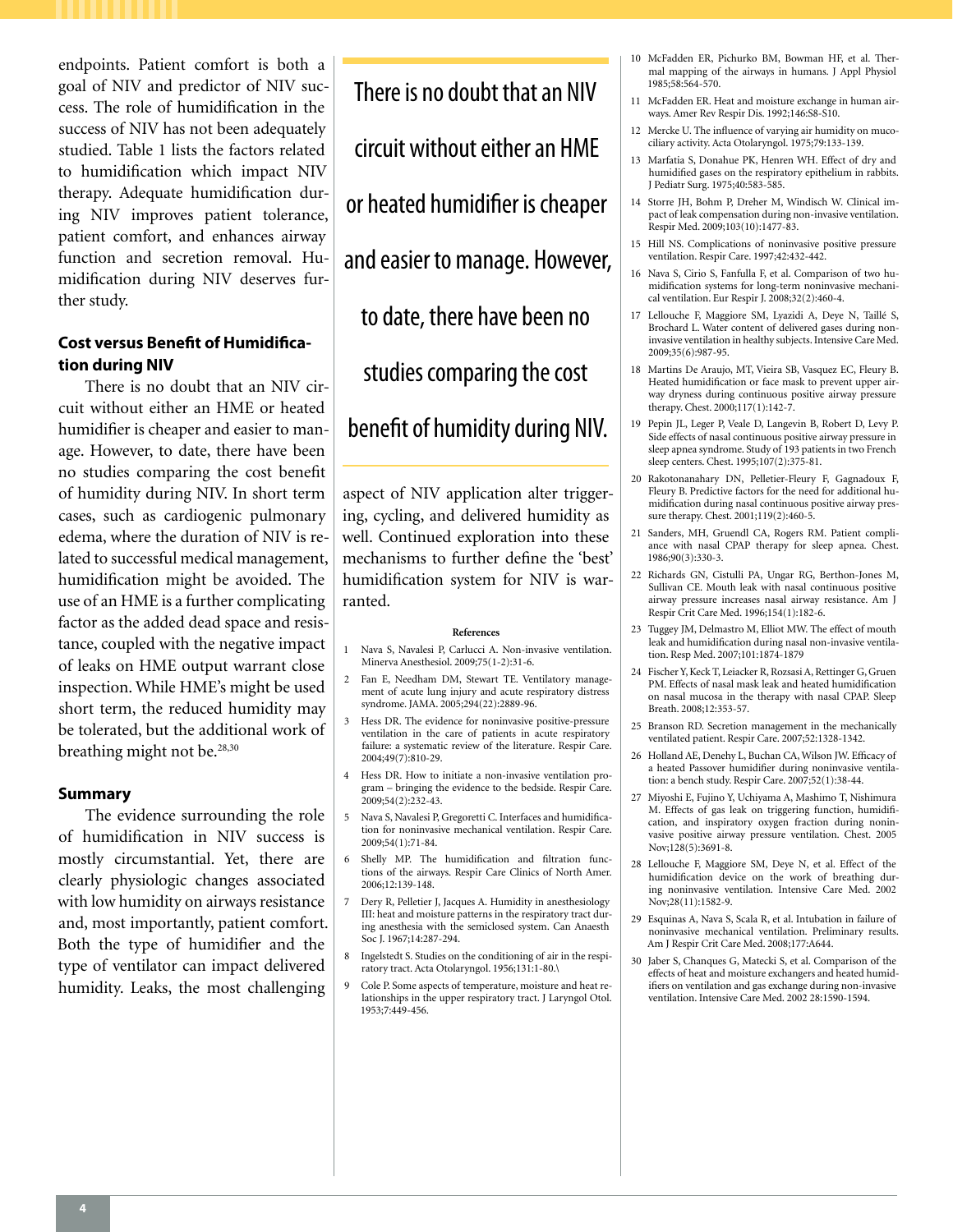# **Humidification in Non-invasive Ventilation.** *Panel Discussion*

### **Moderator:**

Richard Branson, *MS, RRT, FAARC* Associate Professor of Surgery and Director of Critical Care Research University of Cincinnati College of Medicine

## **Panelists:**

Antonio Esquinas, *MD, FCCP, FAARC* Intensivist, Hospital Morales Meseguer, Murcia, Spain

Carl Haas, MLS, *RRT, FAARC* Education & Research Coordinator University of Michigan

François Lellouche, *MD, PhD* Associate Professor of Medicine Laval University Quebec, Canada

David Wheeler, *RRT, FAARC* Education Coordinator Cleveland Clinic

*Do you normally use humidication during short-term, noninvasive ventilation (NIV) in the emergency department (ED)? If so, which method do you use and why?*

**Lellouche:** In most situations, I use humidification, even for short term NIV. In the ED it may be difficult to predict the total duration of NIV requirement. NIV is sometimes required for very short durations (e.g. a few hours for cardiac pulmonary edema) or up to several days. Considering that comfort may have an impact on NIV outcome<sup>1</sup> and the fact that NIV is associated with a high incidence of mouth dryness<sup>2</sup>, the gas should be humidified. However, this has not been definitively demonstrated and the optimal level of humidification is not clear at this point.

(HME) or heat and moisture exchanger/ filter (HMEF) as the first-line choice to humidify gases during NIV. The question of cost comes first, considering that a very short session may be sufficient for the patients. Indeed, it would be inappropriate to use an heated humidification (HH) kit for few hours, considering the cost. No proof exists for the superiority of HH in comparison with an HME as a first-line humidification strategy.

I recommend a heat moisture exchanger

**Haas:** Our general practice is to use either an ICU ventilator in NIV mode with humidity, or a turbine bilevel device without humidity. In the ED, most therapists prefer the bilevel device, such as the Respironics Vision®, because patients seem to better tolerate the flows and it compensates for leaks, which helps with patient comfort and produces fewer alarms. We do not routinely add humidity unless the patient complains of dryness, or their secretions are noted to be more viscous and difficult to clear.

Outside of the home environment, little has been reported on the need for supplemental humidity and there are no written humidity guidelines for NIV. In fact, a recent survey of 272 European hospitals reports that for patients with acute hypercarbic respiratory failure, no humidification was used in ~48% of the cases. For patients with cardiogenic pulmonary edema, it was not used in ~67% of the cases.<sup>3</sup> These rates reflect all areas of hospital care, not just the ED.

We have not focused on humidity with NIV in the ED because the duration of NIV before moving the patient out of the ED is relatively short and patients are generally so sick that they usually don't complain of dryness. For the occasional bronchodilator delivered via NIV, the low humidity level may actually enhance drug delivery too.

**Esquinas:** We use an HH in the ED because hygrometric determining factors are not well known, and there are no randomized clinical trials.4 Also, there is a higher level of stability and final value of inhaled absolute humidity (AH). Pathophysiologically, there is a high or superior (>50%) range of fraction of inspired oxygen  $(FiO_2)$ , and leak levels.5,6 We also use it for patients who exhibit tachypnea, a high peak inhaled flow and minute volume, mouth breathing, high airway nasal resistance, which lead to a higher risk of difficult orotracheal intubation, and in patients who are hypoxemic.

**Wheeler:** Generally our ED takes steps to assess the patient's needs and facilitate patient throughput in an expedited fashion. This practice model guides the patient based on their individual therapeutic requirements and acuity towards their respective anatomic silo for care. This process rarely takes longer than 23 hours, therefore, the ED does not use a humidification device for NIV.

# *What should be considered when using an "artificial nose" during noninvasive ventilation?*

**Haas:** HMEs can effectively humidify and warm inspired air for most cases when the upper airway is bypassed. Concerns raised about HMEs during invasive ventilation include added dead space and increased resistance. Both issues are relevant when considering an HME with NIV. Jaber et al. randomized 24 patients with acute respiratory failure to a HME or a heated humidifier during NIV.7 After 20 minutes with one device, patients crossed over to the other. Compared to a heated humidifier, the HME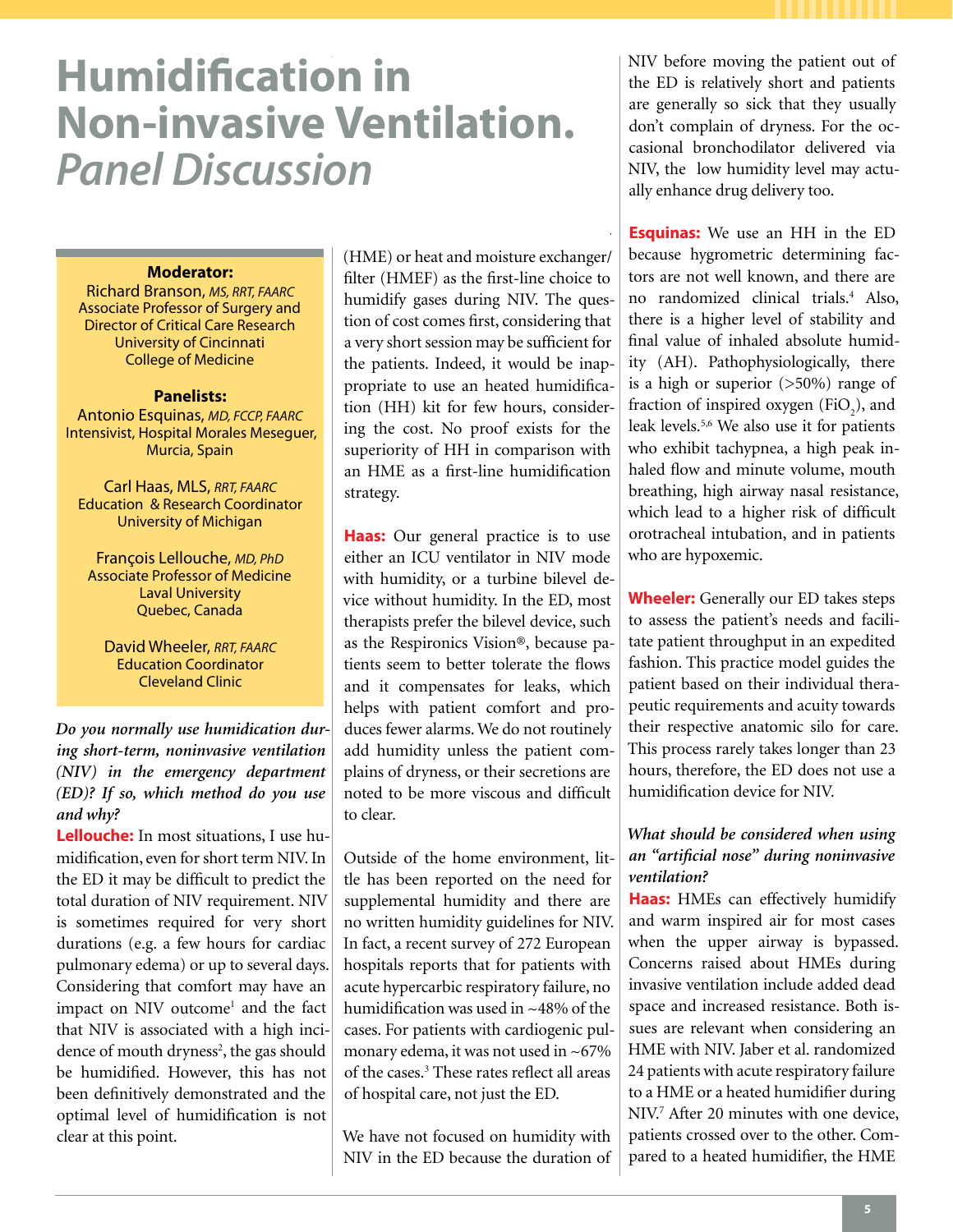was associated with a higher PaCO<sub>2</sub> level (40.8 vs 43.4 mm Hg) in spite of a higher minute ventilation (13.2 vs 14.8 L/min). The effect was more pronounced in patients with a lower tidal volume and/or a PaCO<sub>2</sub> above 45 mm Hg. Lellouche and colleagues found similar results in their randomized crossover study of 9 patients with hypercapnic respiratory failure.<sup>8</sup> Compared to the group treated with heated humidity, the HME group had a higher minute ventilation (12.8 vs 15.8 L/min) with a similar PaCO<sub>2</sub> (57 vs 60 mm Hg) and increased work of breathing. The added HME dead space can be overcome with higher pressure support levels, which may unfortunately also lead to an increased level of mask leaks and reduced tolerance of NIV in certain individuals.

There are a few additional factors to consider when using HMEs with NIV. When a significant mask leak exists, the patient expires less heat and moisture back into the HME, thereby reducing its efficiency. Position of the leak port on bilevel ventilators is also a factor. If the port is in the circuit the HME may work fine but if the leak port is in the face mask, similar to an interface, less gas will be expired back into the HME. Lastly, if inhaled medicated aerosol therapy is desired, either the HME should be taken out of the circuit during therapy, or the patient taken off NIV to receive therapy.

**Lellouche:** The first parameter to consider is the humidification performance, and an efficient HME should be prioritized (above 28 mg  $H_2O/L$ ).<sup>9</sup> Even if there is no clear recommendation concerning the level of humidification, the highest performing HME should be preferred, considering that there will be a loss of moisture related to leaks.<sup>10</sup> Also, as leaks are almost inevitable during NIV, the issue of filtration becomes secondary. Indeed, in the case of leaks there will be a potentially high number of viruses or other microorganisms disseminated in the air around the patient

I would answer this question with the comment that recent evidence strongly suggests that the use of an HME greatly increases the work of breathing when utilized as an adjunct to NIV.

through the leaks. Thus, it is not appropriate to focus on the filtration performances of these devices. The dead space in the HME may also be an issue. Indeed, during assisted ventilation, increased instrumental dead space reduces alveolar ventilation, leading to increased PaCO<sub>2</sub> and subsequent increased respiratory drive. This additional respiratory load leads to increased work of breathing. It is likely that the impact of dead space is more important if the tidal volume is low and if the respiratory rate is high. However, we showed in a multicentre RCT comparing HH with HME (75 mL of volume) that this did not impact on the rate of intubation, even in the subgroup of hypercapnic patients.<sup>11</sup> Only if very high  $PaCO<sub>2</sub>$  is the main reason for delivering NIV, the HME dead space should be considered to improve CO<sub>2</sub> removal, although this was not definitely demonstrated.

**Esquinas** When HME is used, several key factors should be taken into account. With regards to the patient, one should be able to maintain the endogenous AH. It is vital that the selected interface can prevent leaks because this would represent a loss of exhaled AH not captured by the HME.7,12 High inhaled flows and

tidal volume could worsen the level of internal resistance. With regard to the mechanical ventilator, it should be able to generate a peak inhaled flow and sensitivity which is adequate to compensate for the extra increase of the HME's internal resistance. There should be a low status of inhaled AH (i.e. hypoxemic) and an exhale orifice should be included in the respiratory circuit. Alarm signals for loss of inhaled AH should be maximized. One should be able to identify signals of respiratory tract trapping due to an increase of resistance, (flow curve, lengthening of the exhalation period, tachypnea, descent of the current exhaled volume and patient-ventilator lack of synchrony. Gas exchange and enviromental factors (e.g. low external temperature) are also important.

**Wheeler:** I would answer this question with the comment that recent evidence strongly suggests that the use of an HME greatly increases the work of breathing when utilized as an adjunct to NIV. As Dr. Lellouche noted, Jaber and colleagues demonstrated that HME use was associated with significantly higher  $PaCO<sub>2</sub>$  as well as an increased minute ventilation and mouth occlusion pressure, while Lellouche and his team showed that in hypercapnic patients the inspiratory effort was significantly higher with HME use. In this very fragile patient population, minute alveolar ventilation exacted a greater work of breathing when an HME was used with NIV.

One must consider that the primary clinical intentions of NIV are to increase alveolar ventilation and to reduce respiratory muscle work. Recent evidence demonstrates that the use of an HME actually works in opposition to theses stated clinical goals. Certainly, one must question the clinical efficacy and or utility of an HME given the unique flow variations, propensity for leaks and unidirectional flow inherent with NIV. Additionally, the case might be made that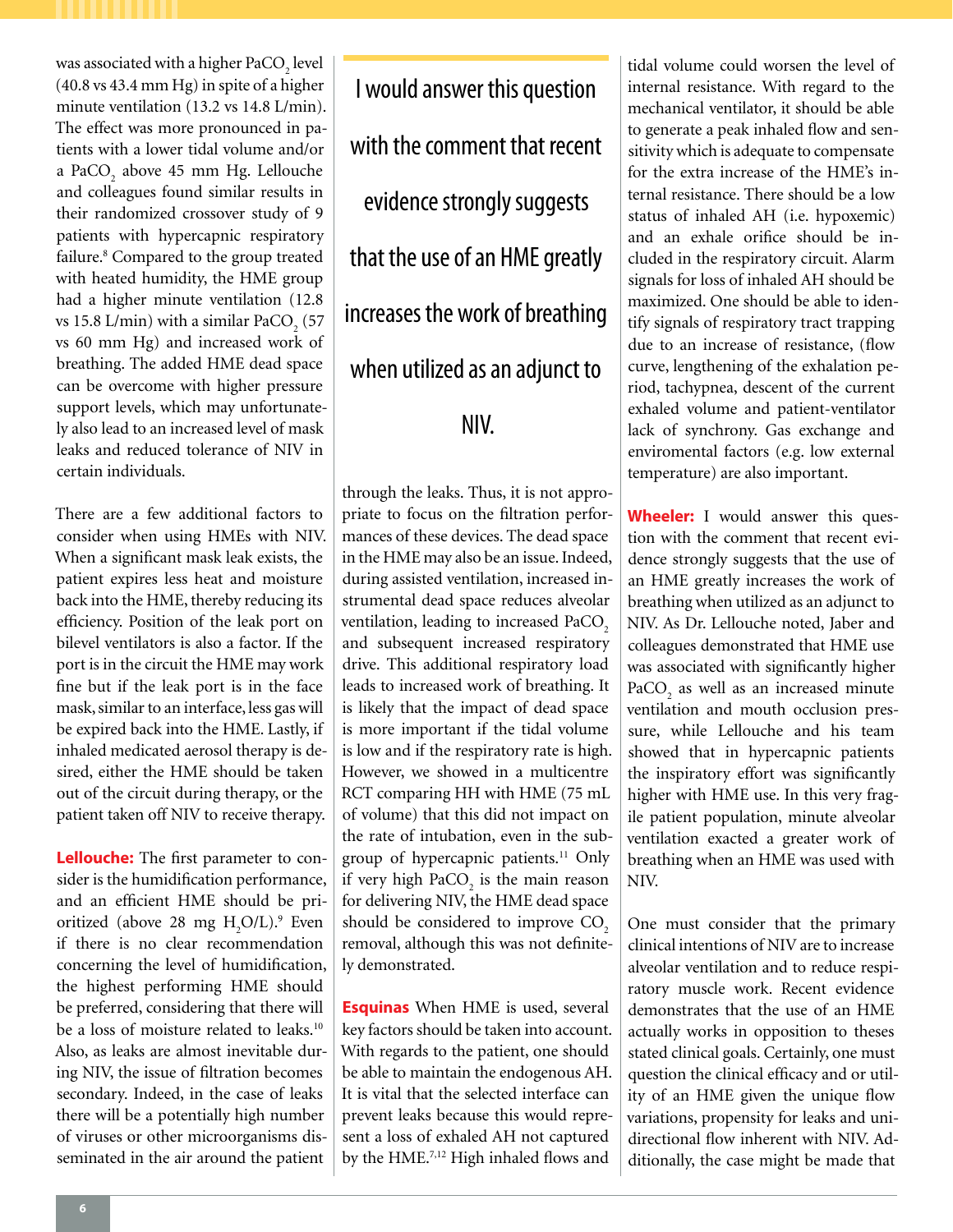the increased iatrogenic deadspace, resistance and amplified work of breathing imposed by the HME argue strongly for its exclusion from any prudent clinical application of NIV.

# *What are a few of the major issues that argue both for and against the use of a heat and moisture exchanger or a heated humidifier in noninvasive ventilation?*

**Haas:** Normal room air is typically conditioned to a temperature of  $\sim$ 22 C°, with a relative humidity (RH) of 50% and AH of 9 mg  $\rm H_2O/L$ . During normal breathing, the upper airway conditions the gas so it is warmed to a fully saturated 29-32 C° as it enters the trachea. A humidification goal for NIV should be to condition the air to at least a level similar to normal ambient levels. It has been suggested that delivery of >15 mg H2 O/L improves comfort during NIV so that seems like a reasonable target.

Dr. Lellouche's study helps one appreciate the humidity level delivered by various NIV devices and settings.<sup>9</sup> When no humidity was added, an ICU ventilator delivered only 5 mg  $H_2O/L$ , while a turbine bilevel device delivered 13 mg  $H_2O/L$  with minimal FiO<sub>2</sub> and less humidity as  $\rm{FiO}_2$  increased. Both HME and the heated humidifier had comparable performance  $(25-30 \text{ mg } H_2O/L)$ with no mask leak, but the HME performance decreased with leaks (15 mg  $H_2O/L$ ) while the heated humidifier was minimally affected.

Regarding the HME, I think the issues mentioned earlier (i.e. dead space, increased resistance, inefficiency with leaks, thick secretions, challenges delivering inhaled medications) argue against it. The ability to potentially provide adequate humidity, reduce supply cost and reduce maintenance effort might argue for its use.

As for heated humidifiers, the factors against their use include increased equipment cost and increased monitor-

The main advantages of a heated humidifier are the absence of additional dead space and the good humidification performances (when used in optimal conditions) that are not

ing of the patient to ensure adequate but not excessive heat and humidity. Factors favoring heated humidifiers include no additional dead space and better CO<sub>2</sub> clearance, minimal increased work of breathing, increased ability to effectively deliver aerosolized medications, and ability to adequately humidify in most conditions.

**Lellouche:** The main advantages of an HME are their low cost and ease of use. Performances are probably sufficient for recent HMEs (mainly mixed hygroscopic and hydrophobic). The main issue with these devices is the impact of leaks on humidification performances. It is not clear how HMEs perform with NIV ventilators (mandatory leaks). Another issue is the additional dead space which may be a problem in patients with high work of breathing or high PaCO $_2$  associated with encephalopathy.

The main advantages of a heated humidifier are the absence of additional dead space and the good humidification performances (when used in optimal conditions) that are not influenced by leaks. The main issue with this device is the cost. Also, we showed that when the inlet temperature is high in the humidification chamber, the delivered inspiratory humidity of HH is low. This problem is even more marked with NIV settings as the temperature gradient between the inlet and outlet humidification chamber is lower in comparison with settings for intubated patients (recommended outlet temperature being 31˚C for NIV settings and 37˚C in intubated patients).

**Esquinas:** With regard to HH, the inhaled AH provided for most physical conditions that might reduce it is higher and more stable. They also have low resistance built into their design, which makes them technically ideal for the following clinical situations (alone or in combination): (1) Symptomatic and previous discomfort history, (2) Hypercapnic acute respiratory failure (ARF) (COPD, asthma), (3) Hypoxemic ARF, with a range of  $(FiO_2) \ge 50\%$  and/ or applications during more than 48 hours (pneumonia, acute respiratory distress syndrome), (4) Leaks: The loss of inhaled AH around the face mask should be taken into account, together with the loss associated to the exhale orifice; both are constant in NIV, and might cause the final inhaled AH to be less-than-optimal when leaks are important,<sup>13</sup> (5) Ventilation pattern: high peak inhaled flow and tidal volume,<sup>14</sup> (6) Profuse bronchial secretions, $15$  (7) Difficult airways (Mallanpatti III, IV score). HH should be not used with an inappropriate interface (e.g. helmet interface). Also, HH is contraindicated in several situations, such when there is a high high risk of infection via aerosols from healthcare staff, poor control of the external room temperature (condensation), or if the patient is hyperthermic.

**Wheeler:** A recent paper by Branson and Gentile addressed in a rigorous and thorough fashion this very question.<sup>16</sup> Again, I think the discreet practitioner would avoid the utilization of an HME in NIV as the iatrogenic work of breath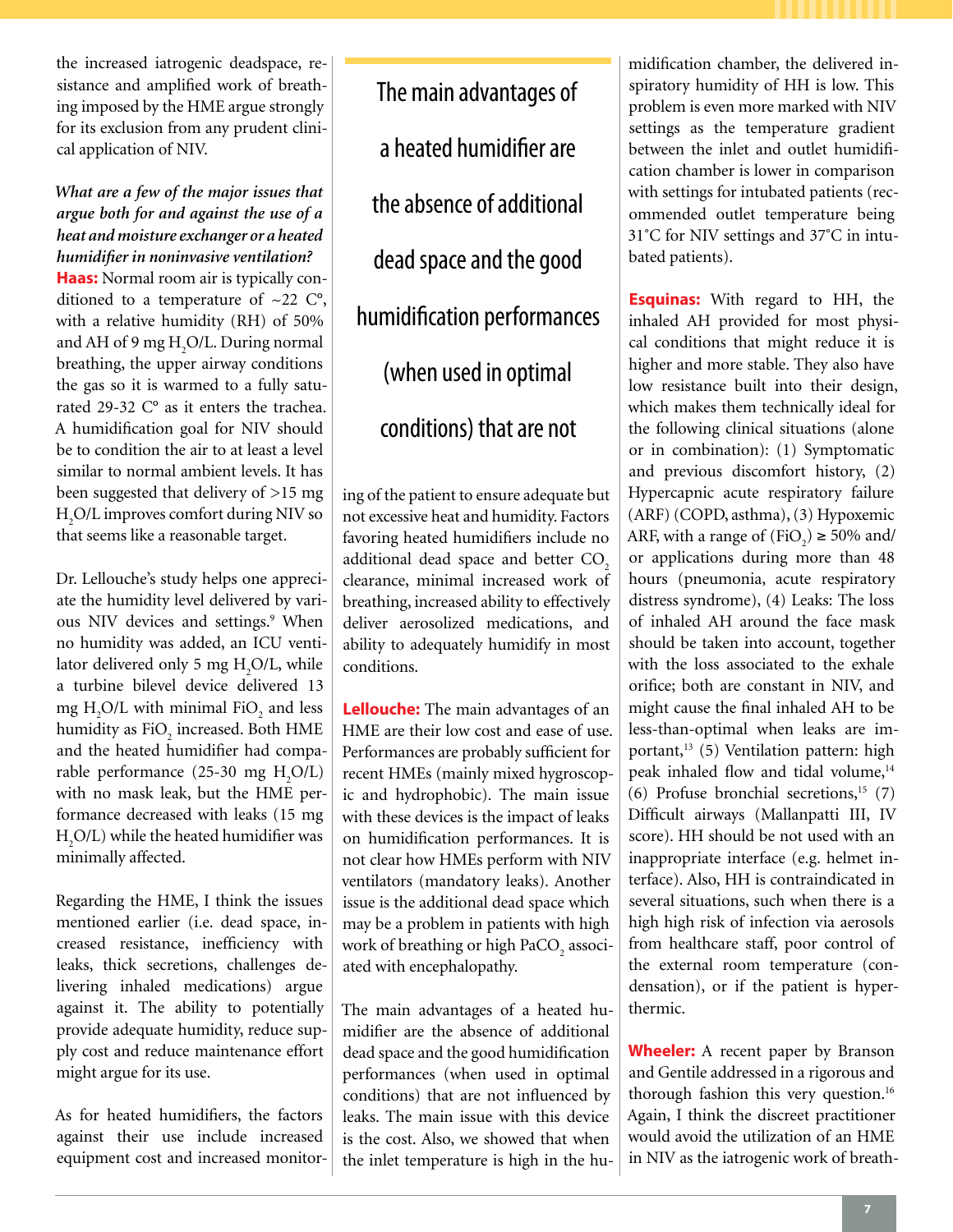ing is too high and the efficacy of the HME is overly problematic in the NIV environment. However, the use of heated humidity in the clinical application of NIV bears some consideration and discussion.

Heated humidification may have a significant part in the successful clinical course of NIV for a number of reasons. HH has been shown to enhance both patient comfort and compliance. Obviously, if a patient is compliant with and participates in their prescribed therapy the opportunity for a successful outcome increases. This aspect of HH as it relates to NIV is highly subjective and patient context specific. I would argue in favor of any adjunct to NIV that enhances patient compliance as this is the lynchpin to a favorable clinical outcome.

In an interesting study, Tuggey and colleagues considered mouth leak during nasal NIV and described increased nasal resistance and decreased tidal volumes that were attenuated with the application of heated humidification.<sup>17</sup> Also of note a paper by Esquinas and colleagues determined that in patients who failed NIV and required endotracheal intubation the absence of heated humidification was a primary factor in predicting a difficult airway.<sup>4</sup>

Heated humidification of inspired gas has a demonstrated role in the maintenance of normal secretion viscosity, normal airway tone and the prevention of inspissated secretions. However, the fundamental nature of NIV flow velocity profiles renders traditional assumptions of either the clinical necessity or efficacy of humidity protocols suspect. We must assess the clinical effect of heated humidity in the context of the individual patient and their therapeutic needs. In a very real sense the clinical schematic for both NIV and heated humidity may vary within the same institution depending on patient response and therapeutic intent. In cases where

patients report an increase in comfort and compliance then heated humidification is an indispensable therapeutic adjunct.

*You have a patient with an acute exacerbation of COPD who is expected to need ventilation for 48 hours. What is your recommendation for humidification if the patient is to be treated with (1) an ICU ventilator, or (2) a noninvasive (non-life support) ventilator. In each case, what factors would lead you make this recommendation?*

**Haas:** Patients with acute COPD have inflamed airways leading to increased airway edema, bronchospasm, and increased sputum production, so it seems prudent to humidify the NIV system, particularly if they require it for more than 24 hours. These patients generally have increased work of breathing with a rapid shallow breathing pattern and an increased dead space ratio. Hypercarbia with acidemia is their primary reason for NIV so we should be mindful of adding additional dead space with an HME. This patient will need inhaled medication therapy and may not tolerate coming off the NIV system to receive metered dose inhaler (MDI) or nebulizer therapy. If I were adding humidity, I'd recommend using a heated humidifier set to 30-32 C°, unless the patient complains that it is too warm or feels suffocating. Having said this, we do not routinely add humidity on these patients unless they require it for more than 24 hours. Our pulmonologists claim to not appreciate any lack of humidity related issues when intubating these patents who are failing NIV. Possibly it is because we take most patients off NIV to provide nebulizer therapy.

**Lellouche:** With an ICU ventilator using only dry medical gases for air and oxygen, I recommend humidification to avoid very dry gases which can lead to mouth dryness after few respirations. The first-line strategy would be to use a properly performing HME with or without filtration properties. If the clinical condition of the patients is deteriorating, mainly due to high  $PaCO<sub>2</sub>$ , the reduction of the dead space using an HH may be an option for a short period. However, this trial with an HH should not unduly delay the intubation if it is required. With an ICU turbine ventilator using dry oxygen and ambient air, no humidification may be acceptable if (1) ambient air is not dry (no air conditioning), and (2)  $FiO_2$  is low (<50%). Most of the time however, humidification should be used. HME is probably sufficient in this situation.

With a specific NIV ventilator using medical dry oxygen but ambient air, no humidification may be sufficient if (1) ambient air is not dry (no air conditioning), or  $(2)$  FiO<sub>2</sub> or oxygen flow is low  $\left( \langle 50\% \text{ or } \langle 5L/\text{min} \rangle \right)$ . Most of the time, humidification should be used. With inevitable leaks in single limb NIV ventilators, heated humidifiers (with or without heated wire) are the most evaluated devices. They provide acceptable humidification even in the presence of leaks.10,18,19 There is no data with HME in this setting.

**Esquinas:** Currently there are no differences regarding the type of ventilator (i.e. ICU vs noninvasive, non-life support ventilator). The use of a ventilator depends on equipment, experience, and area (Emergency, Intensive Care, Ward, etc).

In the case presented, if we choose an ICU ventilator, HH will be initially applied according to pathophysiological factors. On a physical level, the use of HME may result in an increase of resistance in work of breathing, particularly in exhalation. HH with less additional internal resistance should be considered. From a technical point of view, ICU ventilators generate an inferior level of basal inhaled AH compared to noninvasive (non-life support) ventilators. Situations supporting the use of a non-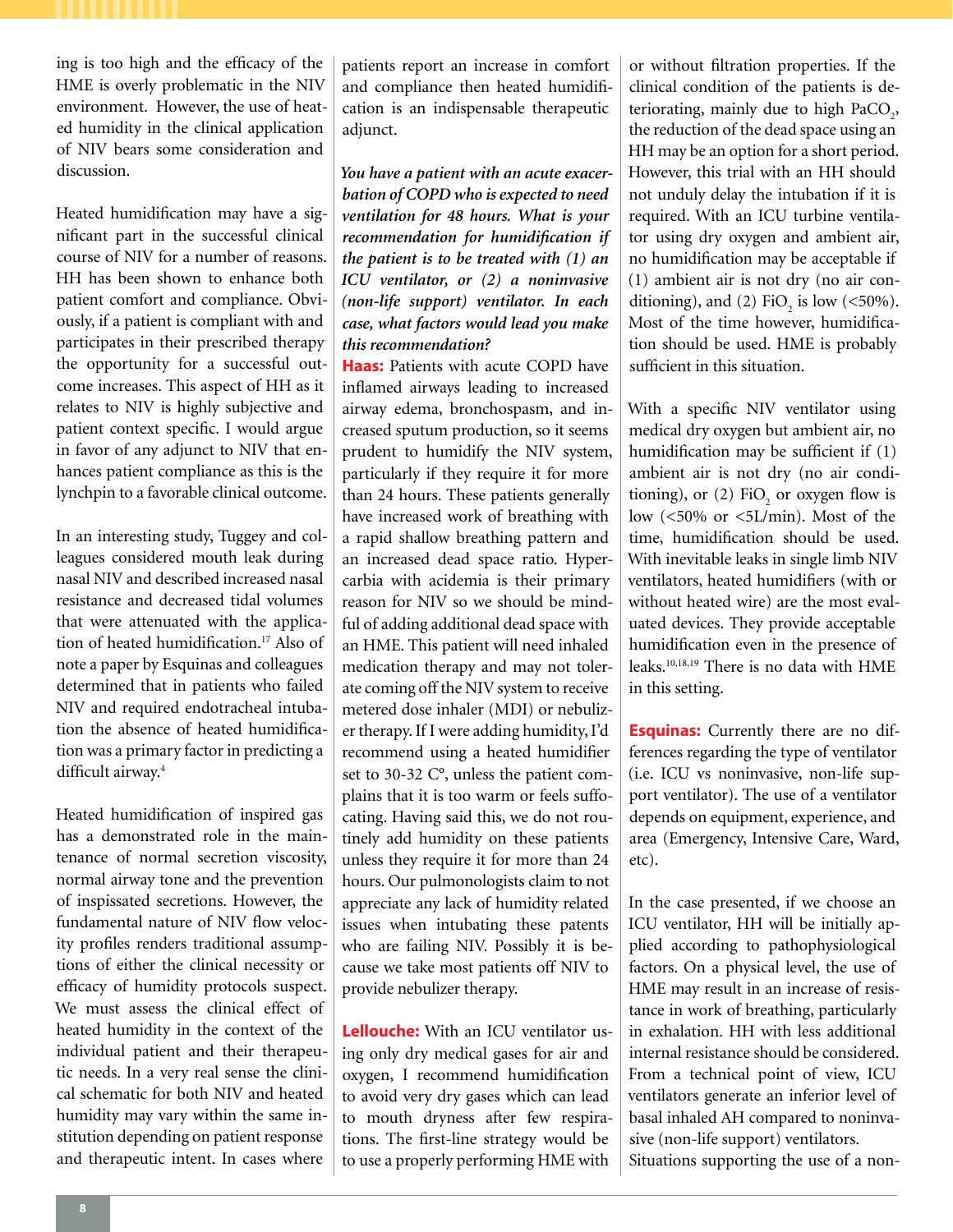invasive (non-life support) ventilator include: (1) Acute exacerbations of COPD in emergency areas (BiPAPs), advanced age and comorbidities (e.g. bronchitis), and home oxygen therapy. Internal resistance is lower, and there is less risk of exhalation being affected. The following precautions should be taken into account: (a) High IPAP levels increase demands for a higher AH, particularly during acute exacerbation stages. In this situation, an early use of HH is justified. Accuracy in terms of regulating the final AH will be determined by a servocontrol mechanism, according to the flow and temperature measured at the interface. This allows a fast adaptation to variable flows, volumes and/or leaks, an aspect which cannot be technically compensated by HME.<sup>18,20</sup> An exhale orifice or valve included in the distal section of the respiratory circuit with a single respiratory circuit is another source of inhaled AH loss; a disadvantage compared to an ICU ventilator with a double respiratory circuit.

**Wheeler:** I would be reticent to predict a timetable for the therapeutic application of NIV in most clinical scenarios. I trust that we all have encountered patients who recover in an astonishing fashion as well as the "routine" patient that decompensates in contrast to their clinical assessment.

In this patient population the use of NIV will usually manifest either success or failure within the first few hours. Should the patient respond, in an assessment based manner, the 48 hour timetable is reasonable and representative of a frequent clinical presentation. Indeed, the clinical application of NIV has been demonstrated to have a great deal of utility in patients with acute hypercapnic exacerbations of COPD. The humidity question was discussed at a recent International Consensus Conference in Intensive Care and they noted that inadequate humidification may contribute to patient distress and NIV

Reduced levels of inspired humidity have been demonstrated to cause cessation of ciliary function, increased viscosity of mucus and inflammation of the airway mucosa.

# failure.<sup>21</sup>

I discussed earlier my reasons for the exclusion of an HME in NIV and in this particular clinical case the very real potential for an increased work of breathing, attendant increased minute ventilation,  $PaCO<sub>2</sub>$  and a commensurate decrease in pH disqualify the HME from any cogent discussion.

Nearly 80% of the time an ICU ventilator platform is employed for NIV. The reasons for this overwhelming utilization are largely tied to bedside clinician comfort, unit culture, unit availability and patient setting.<sup>22</sup> The primary concerns when examining NIV humidification with an ICU platform are the necessary use of pipeline or, (rarely), cylinder gas which is dry in the extreme. One recent paper noted that absent a humidification device, an ICU ventilator delivered inspiratory gas with a humidity as low as 5 mg  $H_2O/L$ . This alarmingly low level of humidification was inversely related to both minute ventilation and leak rate however it is a genuine cause for clinical concern. One must also consider the fact that typically, during NIV, these patients are mouth breathers and experience much greater inspiratory flows than under normal

conditions both of which will increase the potential for extreme drying of secretions.

Given the above stated considerations, I would recommend a protocol for NIV with an ICU platform that allows for a period of patient assessment and evaluation sans humidification. Should the patient be assessed to have improved or stabilized due to the NIV therapy then the therapist should incorporate a heated humidification device into the patient circuit. The heated humidity will increase both patient comfort and compliance whilst potentially avoiding an increase in airways resistance secondary to airway drying.

In those cases where a turbine driven unit is used one must be aware of the fact that delivered humidity, (at  $FiO_2 =$ .21), will be co-attendant with ambient humidity. In one study of the use of a turbine ventilator the delivered gas had a water content of  $13.0 \pm 1.6$  mg H<sub>2</sub>O/L and was not influenced by leaks. This level of humidification may be adequate to satisfy patient care concerns. In this scenario I would recommend a context specific patient protocol.

# *What are some of the physiologic derangements that can be seen during noninvasive ventilation without humidification?*

**Haas:** Most of what we know about the effects of inadequate humidification are from studies of patients where the upper airway was bypassed with an artificial airway or laryngectomy. Reduced levels of inspired humidity have been demonstrated to cause cessation of ciliary function, increased viscosity of mucus and inflammation of the airway mucosa. Fortunately, if the damage is not sustained, it can be reversed. Some suggest that mucosal dysfunction may occur in the lower airways unless the inspired gas is conditioned to BTPS (body temperature pressure saturated). An animal model demonstrated that inspired gas at 30 C° or even 34 C° at 100% RH was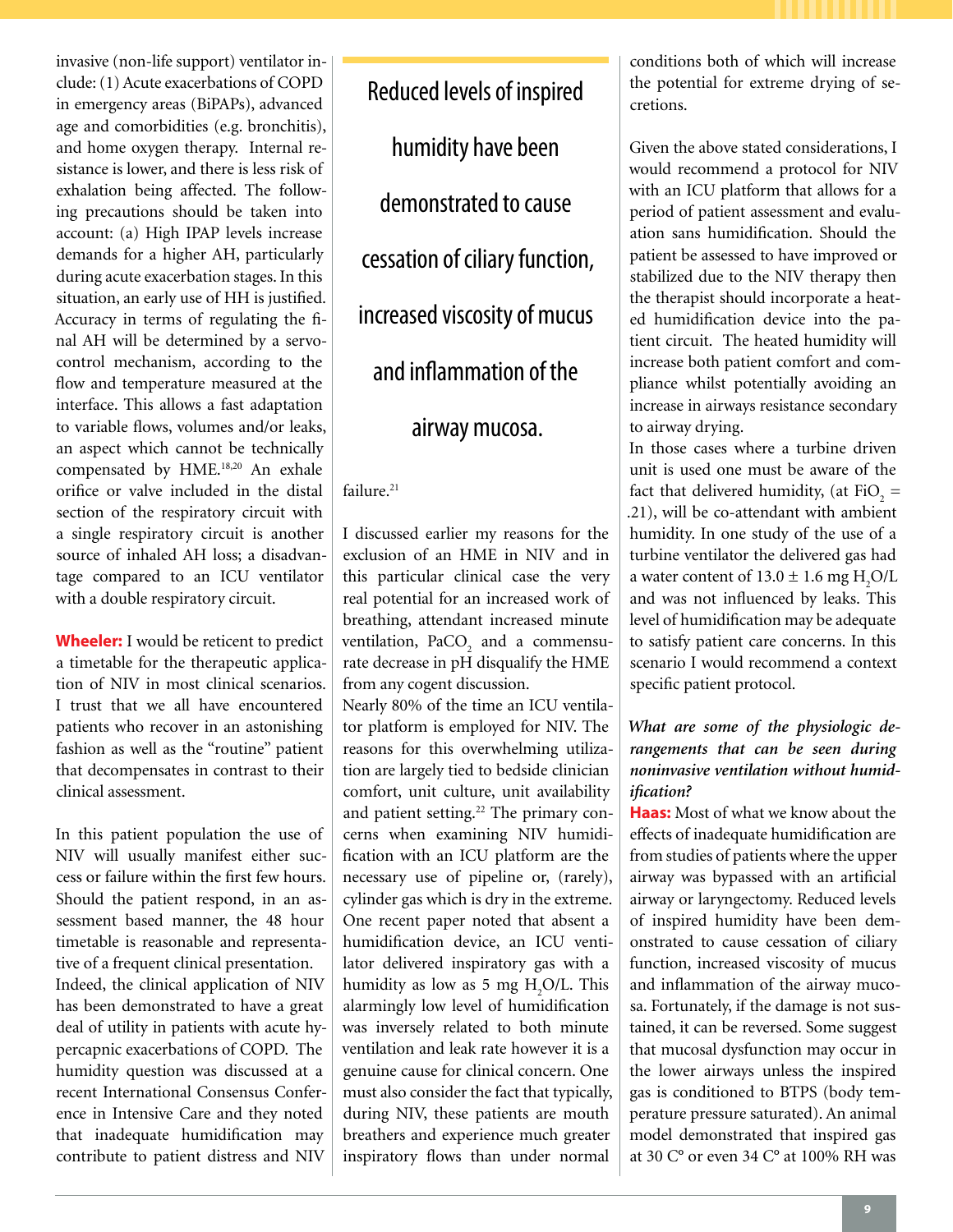insufficient to prevent epithelial damage, which occurred during a 6-hour exposure.23 Regarding NIV, there was an abstract describing difficult intubation in patients failing NIV<sup>6</sup> and another case of a patient on unhumidified NIV for 6 days developing a life threatening mucus plug/blood clot.15 Other than these isolated reports, there appears to be little in the literature on the actual effects of low inspired humidity during NIV. This is not to suggest that it is not a problem, but rather that we do not know the magnitude and true clinical significance.

**Lellouche:** Most patients complain about mouth dryness during NIV. This complication happens within few minutes after exposure to dry gases. In some cases, this may be a cause of major discomfort and NIV failure. Even if this is not demonstrated, it is likely that the first experience with the mask may negatively influence tolerance during the hospital stay. Another issue is the impact of dry gases on bronchial hyperreactivity. This feature is frequently encountered in many patients receiving NIV, such as those with COPD exacerbation<sup>24</sup> and cardiopulmonary edema<sup>25</sup>, even if the bronchospasm is not clinically obvious. There is an abundant literature of patients with respiratory disease showing a negative impact of dry gases on bronchial hypereactivity. In some studies, dry gas is equivalent to metacholine for detecting hyperreactivity.26 It was also demonstrated in healthy subjects that the absence of humidification could increase nasal resistance.<sup>27</sup> Finally, as Dr. Esquinas notes below, it was recently shown that poor humidification may be associated with difficult intubation.

**Esquinas:** Lack of AH entails severe functional consequences at all levels of the respiratory system. A level of inhaled AH without humidification (close to 5 mg  $H_2O/L$ ) has been measured, and

it is known that levels  $\langle 15 \text{ mg } H_{2}O/L \rangle$ are associated with lack of tolerability in NIV.<sup>6</sup> The range of functional complications depends upon the level of low AH and its duration. Studies have shown increased nasal resistance<sup>28</sup>, early cilia dysfunction in the airways, metaplasic changes and accumulation of bronchial secretions, low pulmonary compliance and hypoxemia.

**Wheeler:** Again I would recommend highly the recent paper by Branson and Gentile which contains an excellent summative hierarchy of the disadvantages of a humidity deficit.<sup>16</sup> Inspissated secretions, mucus plugging, ciliary dyskinesis and epithelial desquamation are potentially life threatening and very destructive sequelae of treatment. Moreover, a dry airway has the greater potential for increased resistance and is notably more difficult to intubate.

This inventory of morbidities is of real concern and is exacerbated by time and humidity deficit. I think any informed clinician would argue for the vigilant assessment of airway wellbeing and integrity on a continuing basis. Perhaps that is the greater point; a reasonable clinician must always practice in an assessment based, evidence-driven fashion.<sup>29</sup>

# *How can you tell if humidification is adequate during noninvasive ventilation?*

**Haas:** During invasive ventilation, visual inspection of the condensation in the flex-tube at the patient connection has been shown to correlate with adequate humidification.<sup>30</sup> But with NIV, we do not need to deliver as much humidity to the upper airway, because the upper airway still functions as an air conditioner. It has been recommended, if using an active humidification system, the heat be adjusted until condensation appears, then adjusted down a bit to minimize condensation.

**Lellouche:** The best clinical marker is

probably the patient comfort and mouth dryness. Condensation in the mask or in a flex tube may also be a marker. However, this has not been evaluated and may not been as accurate during NIV. If an HME is used, leaks should be monitored. Large leaks should be avoided to limit the loss of humidity.

**Esquinas:** In everyday practice, hygrometric measurements cannot be taken and we can only apply data from studies conducted under stable and controlled conditions. Therefore, monitoring of optimal humidification can only be conducted under clinical supervision. Some physical and clinical factors might interfere with observation. Therefore, we can differentiate various definitions for an optimal humidification strategy: (1) Resolution of symptoms (dryness, discomfort, lack of tolerability, compliance), (2) Improvement of bronchial clearance, (3) Gas exchange improvement, and (4) Mechanical ventilation (flow, volume). $31$ 

**Wheeler:** I would begin with a regular examination of the patient. The initial evaluation might be a brief interview to determine what subjective signs or symptoms the patient is experiencing. The most frequently reported complaint about NIV is dry mouth. Obviously this would prompt a more thorough inspection of the mouth and nose in an attempt to greater quantify the level of dryness. The drying of the eyes is all too frequently reported. Increased use of accessory muscles, stridor, wheezing, dry cough, epistaxis and "crackles" may also be indicative of a humidity deficit.

The reasonably up-to-date therapist must be able to assess their patient, create a plan of care and then execute that plan in a timely fashion. Decisions concerning humidification issues must be made with the patient's best interest in mind. Comfort and subsequent patient compliance are issues of concern when utilizing NIV. In most cases humidi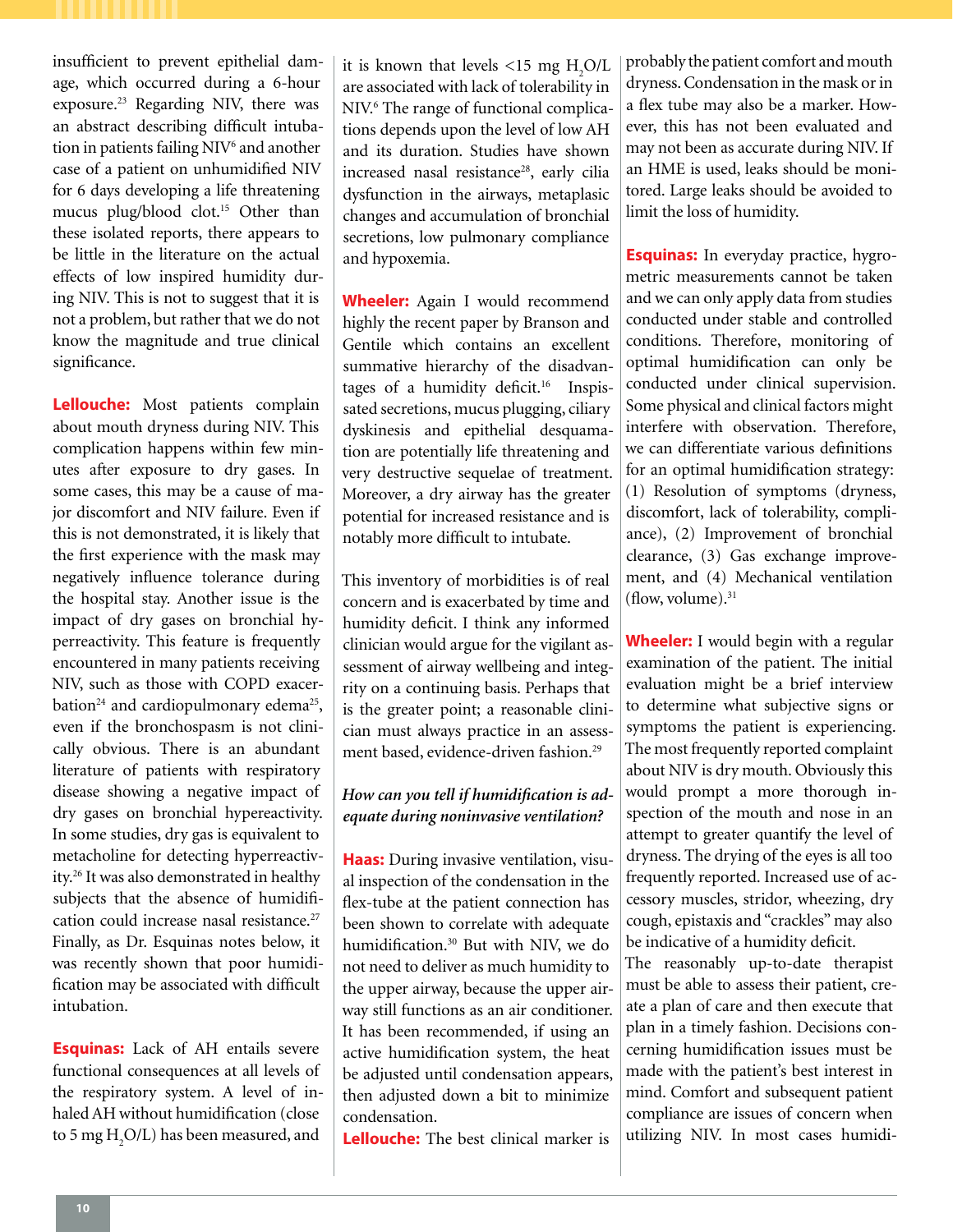fication decisions will be made in the unique context of the individual we are treating in the moment.<sup>32</sup>

#### **References**

- 1 Carlucci A, et al. Noninvasive versus conventional mechanical ventilation. An epidemiologic survey. Am J Respir Crit Care Med. 2001;163(4):874-80.
- 2 Hill, NS. Complications of noninvasive positive pressure ventilation. Respir Care. 1997;42:432.
- 3 Crimi C, Noto A, Princi P, Esquinas A, Nava S. A European survey of non-invasive ventilation (NIV) practices. Eur Respir J. 2010 Jan 14. [Epub ahead of print]
- 4 Esquinas A, Nava S, Scala R, Carrillo A, González G, Humivenis working group. humidification and difficult endotraqueal intubation in failure of noninvasive mechanical ventilation (NIV). Preliminary results. Am J Resp Crit Care Med. 2008;177:A644.
- 5 Richards GN, Cistulli PA, Ungar RG, Berthon-Jones M, Sullivan CE. Mouth leak with nasal continuous positive airway pressure increases nasal airway resistance. Am J Resp Crit Care Med. 1996;154(1):182-186.
- 6 Esquinas A, Carrillo A, González G, Humivenis working group. Absolute humidity variations with a variable inspiratory oxygenation fraction in noninvasive mechanical ventilation (NIV). A pilot study. Am J Resp Crit Care Med. 2008;177:A644.
- 7 Jaber S, Chanques G, Matecki S, et al. Comparison of the effects of heat and moisture exchangers and heated humidification and gas exchange during non-invasive ventilation. Intensive Care Med. 2002;28(11):1590-1594.
- 8 Lellouche F, Maggiore SM, Deye N, et al. Effects of the humidification device on the work of breathing during noninvasive ventilation. Intensive Care Med. 2002;28(11):1582- 1589.
- 9 Lellouche F, et al. Humidification performance of 48 passive airway humidifiers: comparison with manufacturer data. Chest. 2009;135(2):276-86.
- 10 Lellouche F, et al. Water content of delivered gases during non-invasive ventilation in healthy subjects. Intensive Care Med. 2009;35(6):987-95.
- 11 Lellouche F, et al. Impact of the humidification device on intubation rate during NIV: results of a multicenter RCT. Intensive Care Med. 2005;31:S72.
- 12 Campbell RS, Davis K Jr, Johannigman JA, Branson RD. The effects of passive humidifier dead space on respiratory variables in paralyzed and spontaneously breathing patients. Resp Care. 2000;45(3):306-312.
- 13 Miyoshi E. Effects of gas leak on triggering function, humidification, and inspiratory oxygen fraction during noninvasive positive airway pressure ventilation. Chest 2005;128(5):3691-3698.
- 14 Martin C, et al. Preservation of humidity and heat of respiratory gases in patients with a minute ventilation greater than 10 L/min. Crit Care Med. 1994;22(11):1871-6.
- 15 Wood KE, Flaten AL, Backes WJ. Inspissated secretions: a life threatening complication of prolonged noninvasive ventilation. Respir Care 2000;45:491-493.
- 16 Branson R, Gentile M. Is humidification always necessary during noninvasive ventilation in the hospital? Resp Care 2010;55:209-216.
- 17 Tuggey JM, Delmastro M, Elliot MW. The effect of mouth leak and humidification during nasal non-invasive ventilation. Respir Med. 2007;101(9):1874-1879.
- 18 Holland AE, Denehy L, Buchan CA, Wilson JW. Efficacy of a heated passover humidifier during noninvasive ventilation: a bench study. Respir Care. 2007;52(1):38-44.
- 19 Wiest GH, Foerst J, Fuchs FS, Schmelzer AH, Hahn EG, Ficker JH. In vivo efficacy of two heated humidifiers used during CPAP-therapy for obstructive sleep apnea under various environmental conditions. Sleep. 2001;24(4):435- 40.
- 20 Poulton TJ, Downs JB. Humidification of rapidly flowing gas. Crit Care Med. 1981;9(1):59-63.
- 21 Evans TW. International Consensus Conference in Intensive Care Medicine: Non-invasive positive pressure ventilation in acute respiratory failure. Intensive Care Med.2001;27:166–178.
- 22 Demoule A, Girou E, Richard JC, Taille S, Brochard L. Increased use of noninvasive ventilation in French intensive care units. Intensive Care Med. 2006;32:1747–1755.
- 23 Kilgour E, Rankin N, Ryan S, Pack R. Mucociliary function deteriorates in the clinical range of inspired air temperature and humidity. Intensive Care Med. 2004;30(7):1491- 1494.
- 24 Hospers JJ, Postma DS, Rijcken B, Weiss ST, Schouten JP. Histamine airway hyper-responsiveness and mortality from chronic obstructive pulmonary disease: a cohort study. Lancet. 2000;356(9238):1313-7.
- 25 Cabanes LR, Weber SN, Matran R, et al. Bronchial hyperresponsiveness to methacholine in patients with impaired left ventricular function. N Engl J Med. 1989;320(20):1317-22.
- 26 Cockcroft DW. How best to measure airway responsiveness. Am J Respir Crit CareMed. 2001;163(7):1514-5.
- 27 Richards GN, Cistulli PA, Ungar RG, Berthon-Jones M, Sullivan CE. Mouth leak with nasal continuous positive airway pressure increases nasal airway resistance. Am J Respir Crit Care Med. 1996;154(1):182-6.
- 28 Cole P. Respiratory mucosal vascular responses, air conditioning and thermo regulation. J Laryngol Otol. 1954;68:613-622.
- 29 Burton JD. Effects of dry anaesthetic gases on the respiratory mucous membrane. Lancet 1962;1(7223):235-238.
- 30 Ricard JD, Markowicz P, Djedaini K, Mier L, Coste F, Dreyfuss D. Bedside evaluation of efficient airway humidification during mechanical ventilation of the critically ill. Chest 1999;115(6):1646-1652.

**Richard D. Branson**, **MS, RRT, FAARC** is Associate Professor of Surgery and Director of Critical Care Research at the University of Cincinnati College of Medicine Department of Surgery. In 2005, he received the Forrest M. Bird Lifetime Scientific Achievement Award from the American Association for Respiratory Care. The author or co-author of 169 studies published in journals. He has also presented over 150 papers at international conferences.

**Antonio Esquinas, MD, PhD, FCCP, FAARC** is currently an intensivist at the Intensive Care Unit Hospital Morales Meseguer in Murcia, Spain. Dr. Esquinas is an International Fellow of American Association Respiratory Care (AARC), Fellow of the American Collage Chest Physicians (ACCP), the Spanish Governor of the International Council of Respiratory Care (ICRC) and president of Ibero American Foundation of Noninvasive Mechanical Ventilation. His principal research activities include noninvasive mechanical ventilation, high flow frequency chest wall compression and humidification Dr. Esquinas is the Editor-in-Chief of the *American Journal of Noninvasive Mechanical Ventilation* and the *Journal Respiratory Care and Applied Technology.* He has published and lectured extensively on the topic of noninvasive mechanical ventilation.

**Carl Haas, RRT, FAARC** is Educational & Research Coordinator, University Hospital Respiratory Therapy, Department of Critical Care Support Services, University of Michigan Hospitals and Health Centers, Ann Arbor, Mich. Carl possesses certifications as a respiratory therapist, pulmonary function technician, Basic Life Support Instructor (American Heart Association), Heartsaver First Aid Instructor (American Heart Association), Clinical Research Professional (CCRP), Clinical Research Coordinator (CCRC), and Asthma Educator. He is the author of one book chapter and several papers and abstracts in respiratory care. Carl received a Lifetime Achievement Award and Life Member in the Michigan Society for Respiratory Care, April 2006.

**François Lellouche, MD, PhD** is Associate Professor of Medicine at Laval University, Quebec City, Quebec, and an intensive care physician (cardiac surgery) at the *Universitaire de Cardiologie et de Pneumologie de Québec,* Quebec City. He has been active in the development and evaluation of automatic ventilation, noninvasive ventilation, and humidification systems, and has published many papers and given many presentations in these areas. In 2008 and 2009, Dr. Lellouche participated in a program to establish an international diploma in the area of artificial ventilation, *Diplôme International de Ventilation Artificielle* (DIVA).

**David M. Wheeler, BA, RRT-NPS, RCP** is a respiratory therapists and Education Coordinator, Cardiothoracic Anesthesia Respiratory Therapy, at the Cleveland Clinic, Cleveland, Ohio. He is responsible for creating the evidence based "clinical compass" for the Respiratory Therapy arm of Cardiothoracic Anesthesia Critical Care, a group which cares for over 6,000 heart and lung cases annually. He has created over 35 Continuing Education Units for the respiratory and nursing staff. Additionally, he teaches a monthly workshop to the Cleveland Clinic Cardiothoracic Critical Care Fellows on the clinical application of mechanical ventilation. He also established a system wide Preceptor Training Program utilized by several Cleveland Clinic Health System departments and created Lung Transplant & Mechanical Ventilation Protocols utilized on >5,000 patients per year. Mr. Wheeler has written an advanced orientation manual, Journal Club and accompanying written guide to current thought in Cardiopulmonary Critical Care, and has published both peer reviewed and non-peer reviewed papers in his field.

*Essential Practices* is a serial education program distributed free-of-charge to health professionals. *Essential Practices* is published by Saxe Healthcare Communications. The goal of *Essential Practices* is to present clinically and evidenced-based practices to assist the clinician in making an informed decision on what is best for his/her patient. Opinions expressed in *Essential Practices* are those of the authors and not necessarily of the editorial staff of Saxe Healthcare Communications. The publisher disclaims any responsibility or liability for such material. Clinicians should also consult the medical literature. We welcome opinions and subscription requests from our readers.

Please direct your correspondence to:

**Saxe Healthcare Communications PO Box 1282 Burlington, VT 05402** info@saxecommunications.com